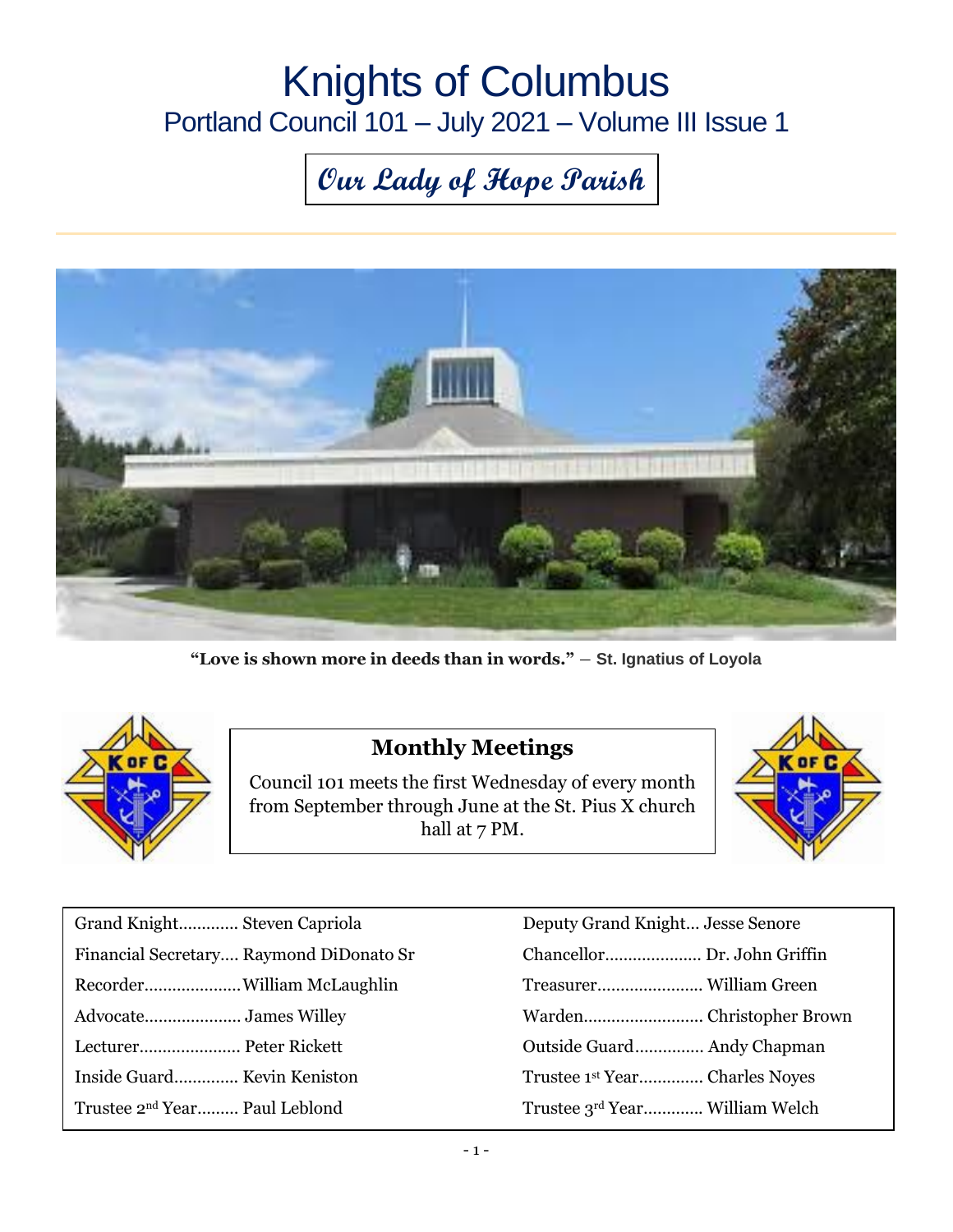#### **In This Issue:**

- News from the Grand Knight
- Membership dues
- Upcoming events
- Fundraising at OLH parish
- Council bottle fund
- Please pray for
- Quotes
- July birthdays and anniversaries

#### **From the Grand Knights Desk…**

Remember to fill out Surge Reports for any activities that you have been involved in, both within and beyond our parish. The form can be found at **[https://maineknights.net/surge-form/.](https://maineknights.net/surge-form/)** Contact Steve Capriola if you need help filling out the form or would like us to fill it out for you.

Our general insurance agent is Joseph DiCalogero. He can be reached at 207-322-6514 or email him at: **joseph.dicalogero@kofc.org**

Our council has a **Facebook** page. We would like to bring this social media feature back to life for our council. This is a great way to share information about our council, parish and community on a real time basis. Peter Rickett will oversee our Facebook page. If you have anything you would like to share, please contact Peter Rickett at **[pmrickett@gmail.com](mailto:pmrickett@gmail.com)**. The link to our Facebook page is: **https://www.facebook.com/KOC101.**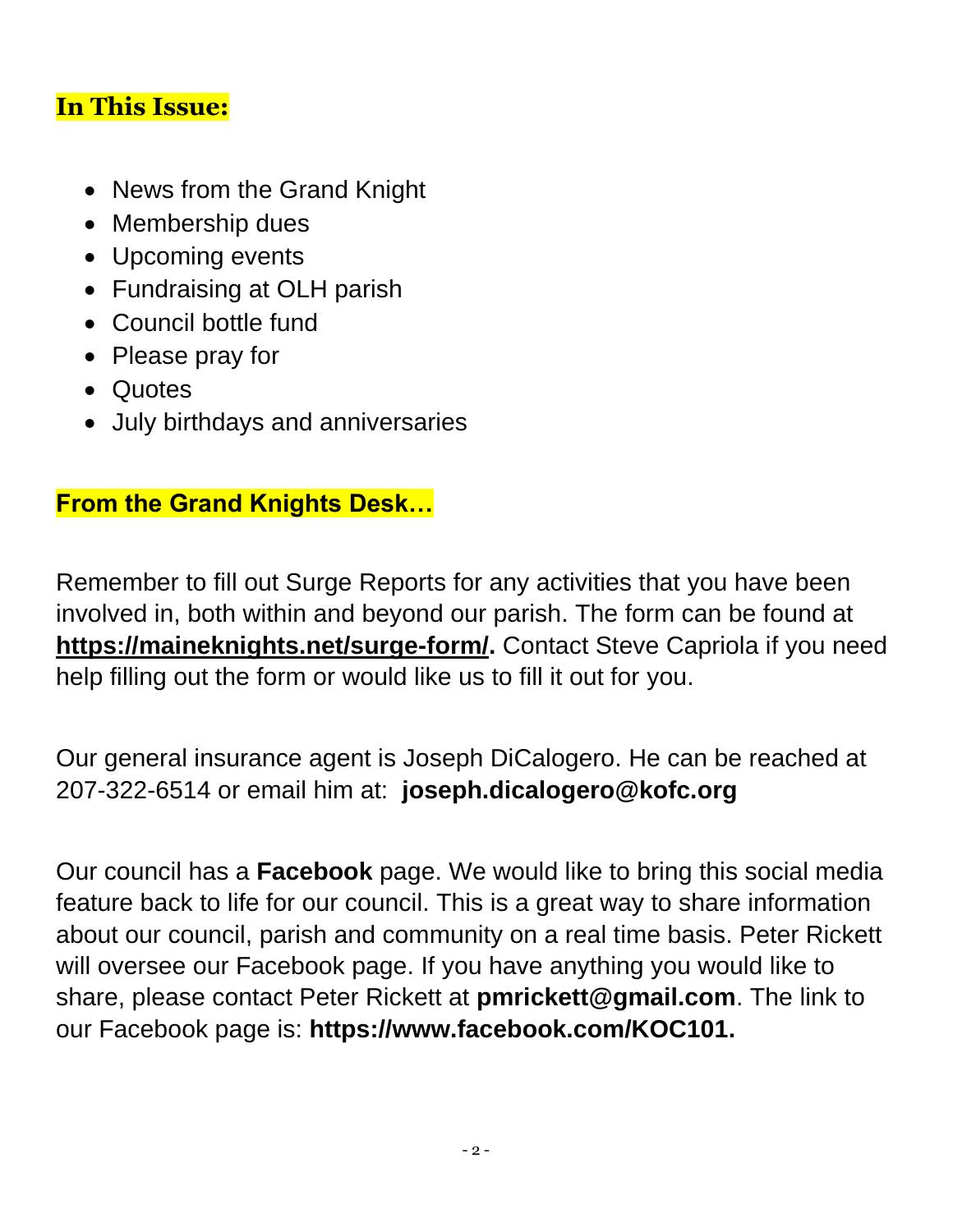Do you have any news you would like to share with other council members through this newsletter? If so, send it via e-mail to Steve Capriola. If you don't have e-mail, give me a call. Contact information is below. You may include pictures if you like.

### **Our council meetings, starting in September will only be in-person. We will no longer use Zoom for our meetings, unless conditions change drastically.**

If you or anyone you know is in need of help during the current healthcare crisis, please don't hesitate to reach out to us! You can contact Steve Capriola at 207-233-3565 or via e-mail at: **[sjcapri@maine.rr.com](mailto:sjcapri@maine.rr.com)**

Hoping you and your family continue to stay safe and healthy as we slowly come out of the grips of the current health and economic crisis!

Steve Capriola – Grand Knight Council 101

#### **Membership dues:**

There are still quite a few of our members who have not paid their membership dues for the current year. Due to the pandemic, we have not been able to have our usual fund raisers but continue to financially support our parish and the community at large. This makes payment of dues that much more important. If you haven't paid your dues, please send your payment to Ray DiDonato at 29 Edwards St., Portland 04102. If you are undergoing a financial or medical hard ship, please contact Ray as you may have your dues waived. You can contact him at 207-831-3494 or email at **[raydidonatosr.1@gmail.com](mailto:raydidonatosr.1@gmail.com)**

**Upcoming events:**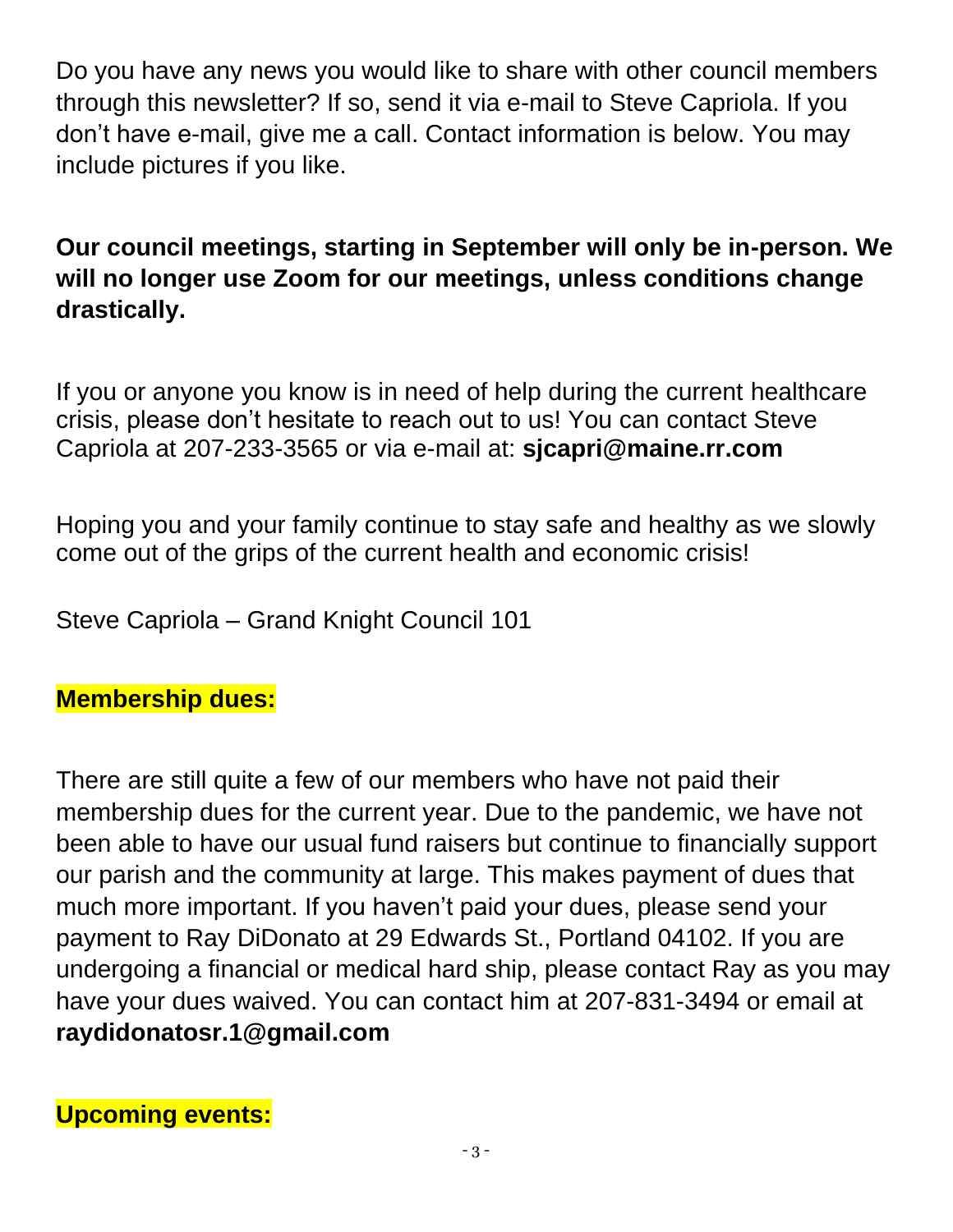Charlie Noyes has offered the use of his home on the lake for a barbeque cookout in August. We are looking at one of the last two weekends of the month. All members and their families are welcome. More information will be forthcoming.

Our next **officers meeting** is on Wednesday, September 1<sup>st</sup> at 6 PM at the St. Pius X church hall. Our next **council meeting** is Wednesday, September 1<sup>st</sup>, starting at 7 PM. We will have these meetings at the St. Pius X church hall annex (side classroom). If the classroom is not available then we will meet downstairs in our council meeting room. Masks and social distancing are no longer required at our meetings but if you prefer to wear a mask you most certainly can.

We are looking at having the installation of officers at our monthly meeting on Wednesday, September 1<sup>st</sup> at the parish hall.

We are still waiting to hear from Shaw's to see if we can have the Tootsie Roll drive on their premises. We are looking for a weekend in September at two of their locations…Northgate and Westgate in Portland. Whether or not we can have this important fund raiser at Shaw's we will have it at both parish churches, perhaps in October. This will have to be coordinated with Fr. Paul and Council 11257.

#### **Fundraising at OLH Parish:**

**Our last takeout dinner** sold 133 lobster roll meals and raised \$2,000 for the parish! Our council and council 11257 covered the cost of the food and supplies. We aren't planning any takeout dinners for the remainder of the summer, with our next one likely in September to gage how much interest remains with these dinners as the effects of the pandemic wanes and things get back to "normal".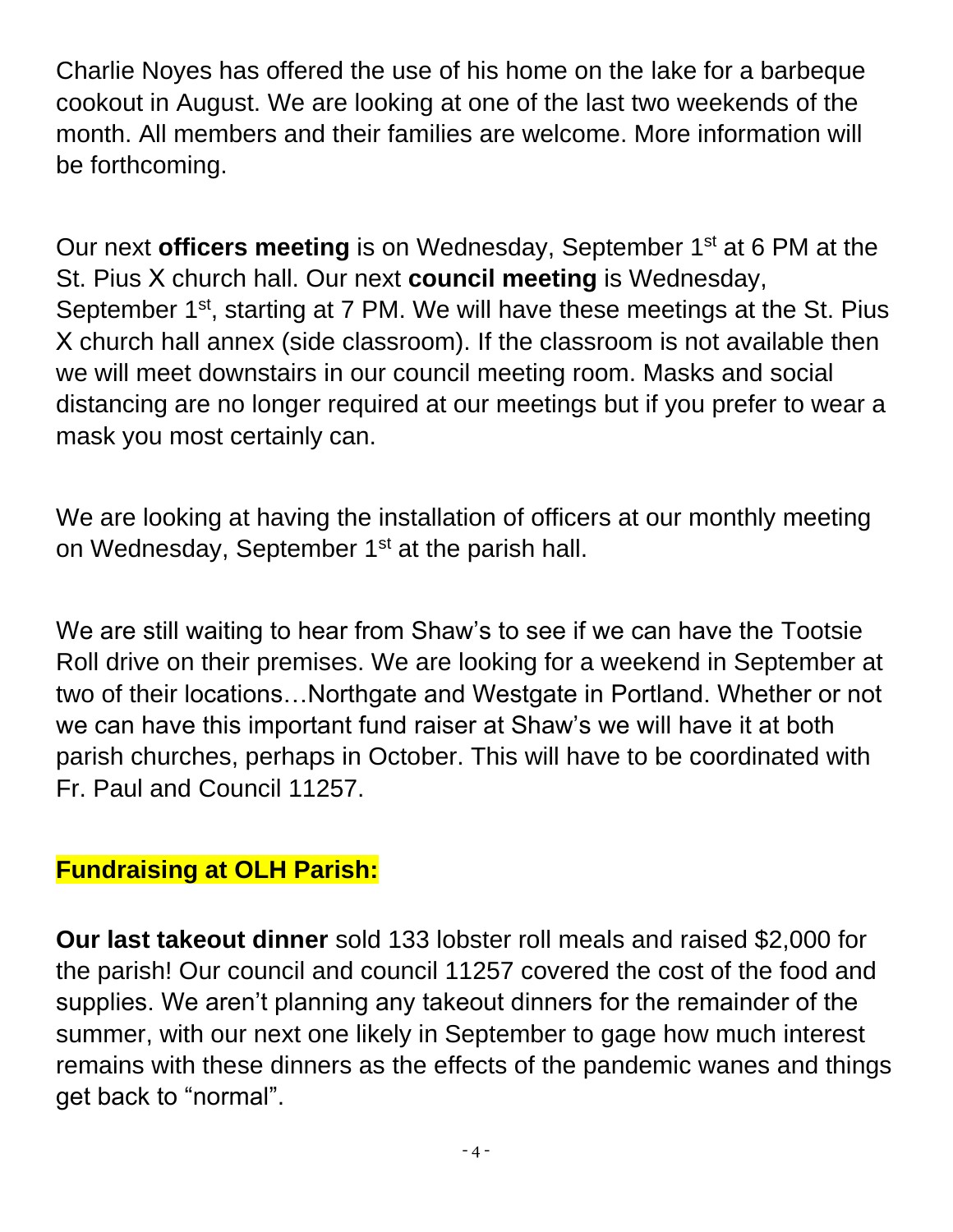Thank you to all those who purchase dinners, helped prepare, pack and deliver meals and also thanks to council 11257 for helping and/or leading all of the takeout dinners during the pandemic.

In lieu of our annual bazaar this year (it was cancelled in 2020) the parish will have a festival of trees followed by a silent auction on Saturday, Nov. 6<sup>th</sup>. Details on these fundraising events can be found in the parish bulletin. Our council has approved spending \$500 on a tree with a tools theme. If you would like to purchase a tool or gift card at a tool supply center or make a donation to the purchase of tools to be included with the tree, please let us know.

Also, the parish is planning a cookout celebration of our  $10<sup>th</sup>$  anniversary most likely in late August or early September. The church bulletin will be posting details over the coming weeks.

Please support our parish by participating in our various activities whenever you can!

### **Council bottle fund:**

Please drop off bottles and cans at John Brown's house at 87 Whitney Ave., Portland (leave them behind the back porch) or giving them to Chris Brown at our next council meeting. God bless and thank you to all those who have donated bottles and cans to help raise funds for our council!

#### **Please pray for:**

All those who died for us throughout the history of the United States of America to give us the freedom and privileges we enjoy today.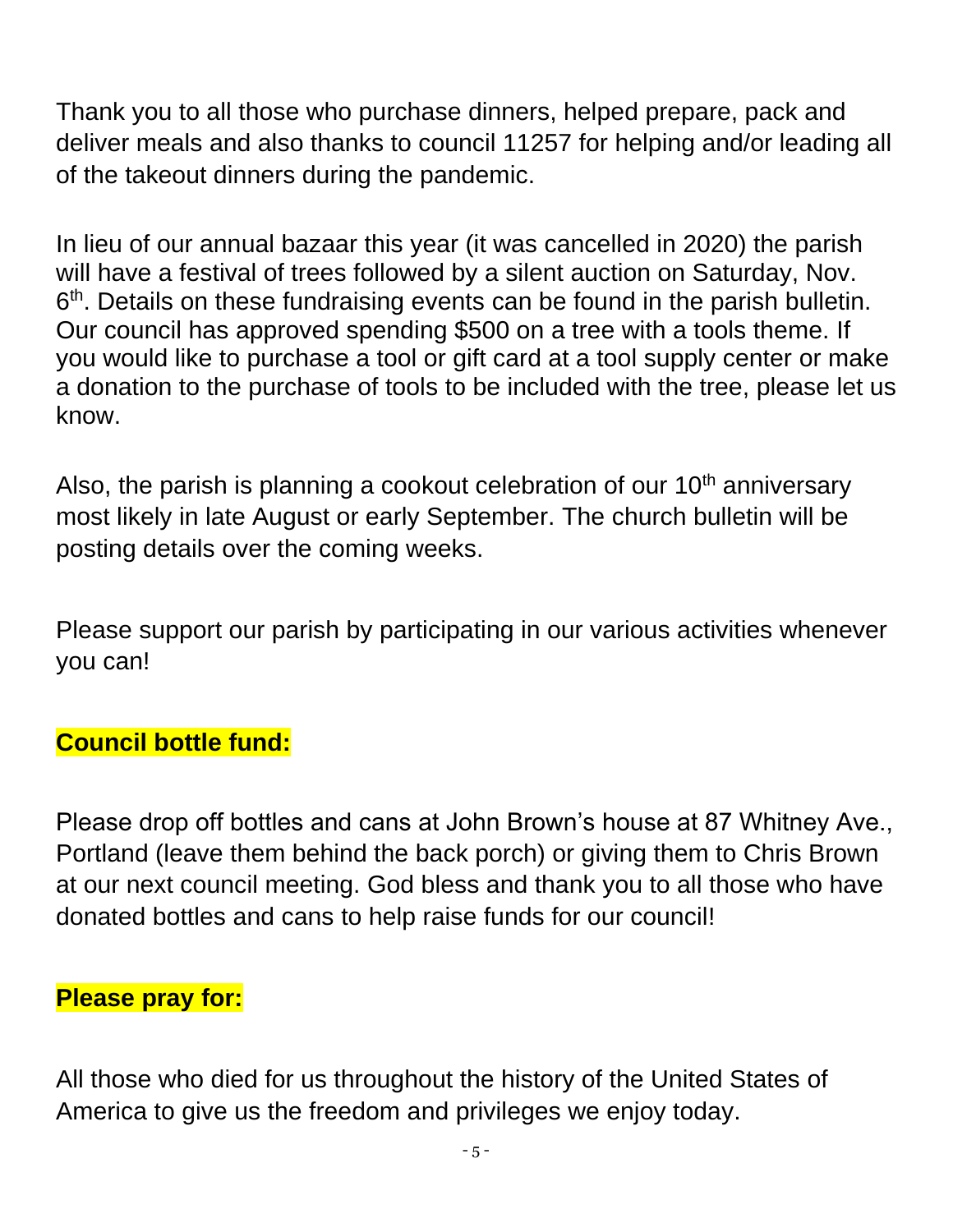Those that passed away in the collapse of the towers in Florida, for their loved ones and for those who are involved in the search and rescue efforts.

#### **Quotes:**

*"May we think of freedom, not as the right to do what we please, but the opportunity to do what is right."*

Peter Marshall

*"We're blessed with the opportunity to stand for something – for liberty and freedom and fairness. And these are things worth fighting for, worth devoting our lives to."*

Ronald Reagan, 40<sup>th</sup> president of the United States

*"And I'm proud to be an American, where at least I know I'm free. And I won't forget the men who died, who gave that right to me."*

Lee Greenwood

*"…and wherever the spirit of the Lord is, there is freedom."* 2 Corinthians 3:17 NLT

*"Out of my distress I called the Lord; the Lord answered me and set me free."*

Psalm 118:5